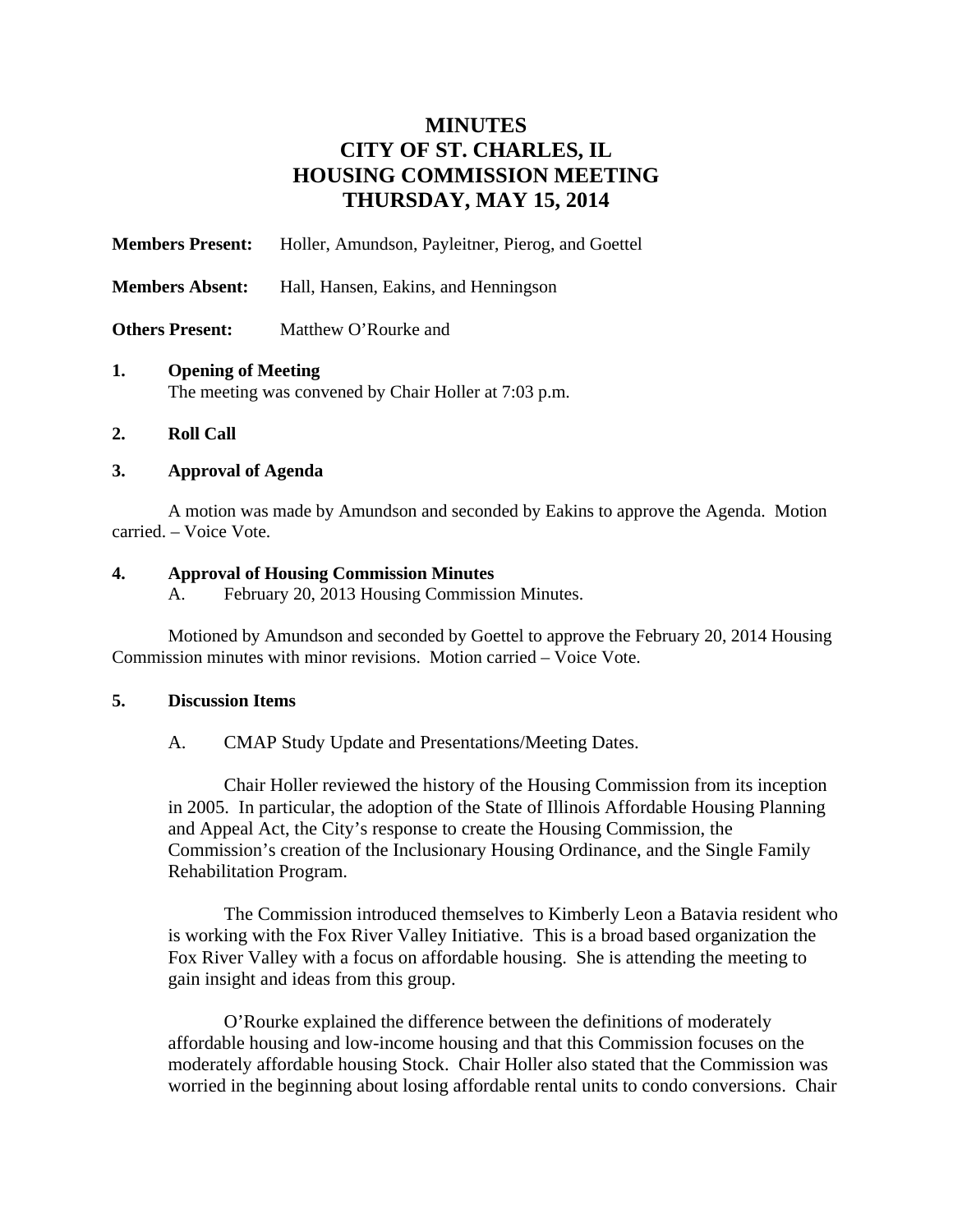Holler also discussed that these prices are determined by the Median Income of the Chicago 6 county region and not the local median income.

Chair Holler stated for the last year the Commission has focused on a housing study that is being drafted by the Chicago Metropolitan Agency for Planning (CMAP). O'Rourke explained that this is a grant that is funded by the Department of Housing and Urban Development. St. Charles has partnered with Geneva, Batavia, and N. Aurora. The cities jointly applied for the grant and received funding last January. O'Rourke explained that this study looks at projected housing trends until 2040 and develops policy recommendations to assist these Cities to meet these challenges. O'Rourke explained that they are near the end of this process and the report will be finalized in the fall.

O'Rourke explained the intercommunity goals that are proposed for CMAP study. O'Rourke stated that some of these goals are meant to be more immediate and some can only be achieved over a long period of time such as a BRT system. These goals are as follows:

- 1. Look at development options that support the development of a Bus Rapid Transit System on Randall Road by Kane County.
- 2. Develop a shared Community Land Trust.
- 3. Retrofitting existing units and upgrades for energy efficiency, and explore the development of a subregional specific energy efficiency rating system similar to LEED (Leadership for Energy and Environmental Design).
- 4. Encourage employer-assisted housing programs.
- 5. Proactively address resident's desire to age in place.
- 6. Collaboratively create marketing materials to market housing.

Member Payleitner asked how these goals were developed. O'Rourke stated that the CMAP and Kane County personal looked at trends for the sub-regional area as well as the individual community goals. They used that information and information well as the goals that were more generalized to all four communities.

Member Pierog asked if this report will be presented to the City Council. Member Payleitner stated that these recommendations were already presented to the Mayors of all four communities.

Cindy Holler asked the Commission what goals the Commission should support for purposes of implementation. Rita Payleitner stated that the City does have our own goals unique to St. O'Rourke described the goals unique to St. Charles.

Member Pierog stated that downtown St. Charles is on the verge of more urban development. She sees a similar development to Evanston and that St. Charles is unique in the try cities to try and create a more downtown urban development. Member Payleitner stated the Holland Michigan is similar in size and has created some really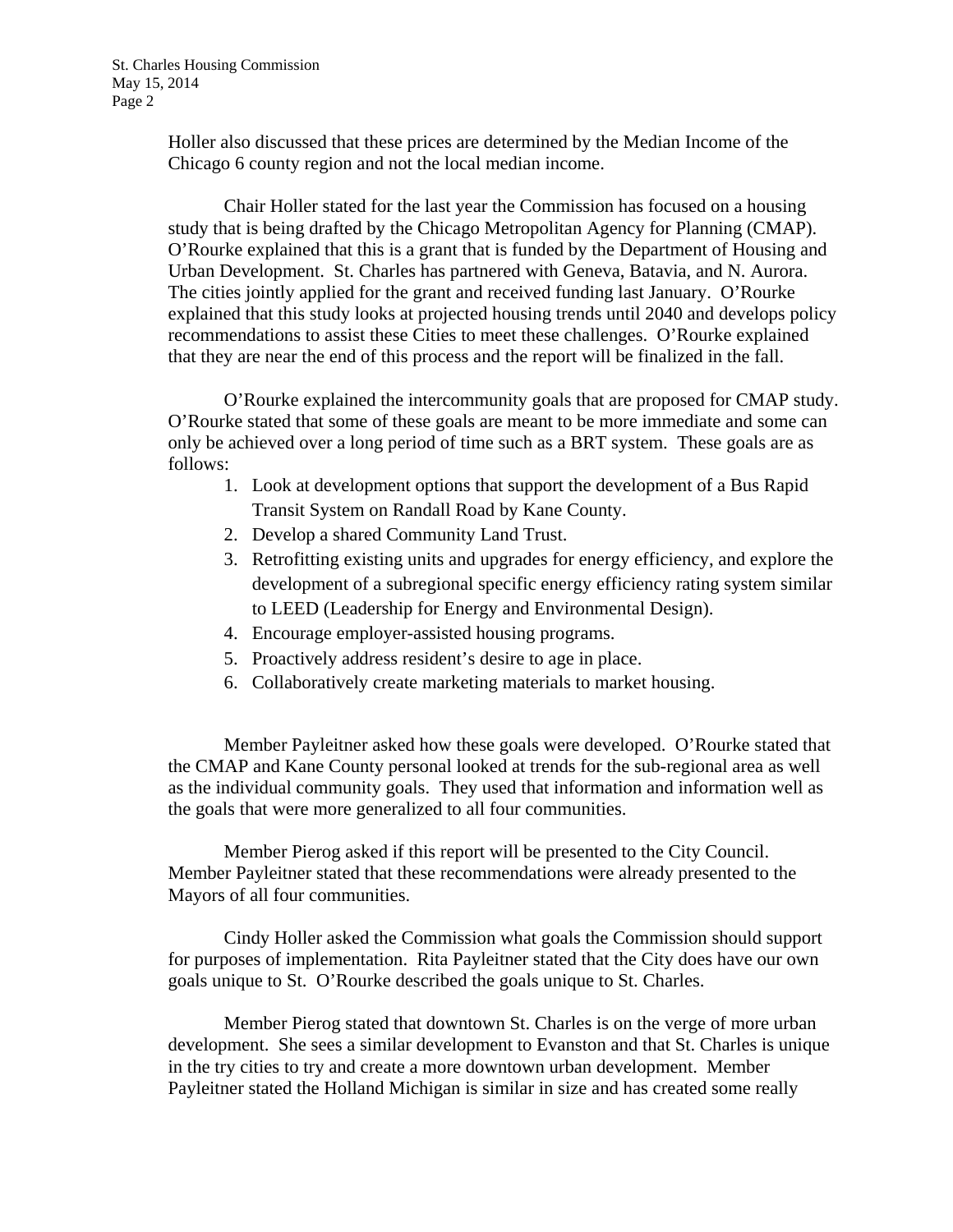attractive environment. O'Rourke stated that the City is definitely exploring and promoting these ideas as in the redevelopment of First Street.

Member Payleitner stated that 4 out of the 6 sub-regional goals have county infrastructure or planning in place such as the BRT. Chair Holler stated that the really interesting and cutting-edge program for this area is the Community Land Trust. Chair Holler also stated that the most interesting part of the study was to see the demographic projections and the need for certain Housing Types.

Vice Chair Amundson stated that this study and our guest reaffirm the point made at the last meeting that there are younger families moving out of the City and will want to find a place similar to St. Charles that has great amenities. He further stated that the emphasis of future planning efforts needs to (in part) incorporate attracting younger families. He stated that if our focus is squarely on senior housing then there may not be anyone left in the future.

Member Payleitner stated that there are ideas in the study that new housing types can accommodate both. Examples of this would be smaller more urban style singlefamily homes. O'Rourke also stated that the focus should be more on the product type. He stated that if the only development to occur in the next 20 years is \$400,000 homes then there will not be young families left to buy them. There needs to be a mix of housing types that accommodates the future residents projected in the study.

Chair Holler asked O'Rourke what the next steps in the study's process are. O'Rourke stated that they are finalizing the report and will be send a complete draft out in the next couple of months. Member Payleitner asked if the regional goals will be in the report. O'Rourke stated that the reports usually have sub-region section and sections devoted to each individual community.

Member Pierog stated that community members with mental disabilities should be considered as well. O'Rourke stated that was incorporated into the St. Charles goals.

B. Housing Commission Update and Future Planning

Chair Holler stated that the Commission is 10 years old and that the Commission has accomplished a lot in those 10 years. She stated that she would like to begin succession planning. She further stated that her position at work has changed and she is traveling a lot more. Chair Holler expressed her desire to start planning for a successor and to step down as chair. She also stated that the Commission serves at the discretion of the Mayor so he will have the final word, but the Commission's recommendation would be valuable.

O'Rourke stated that he is also beginning a new role with the City. He stated that he has been promoted to Economic Development Division Manager. He stated that the City will be hiring a new planner to replace his former position and eventually that